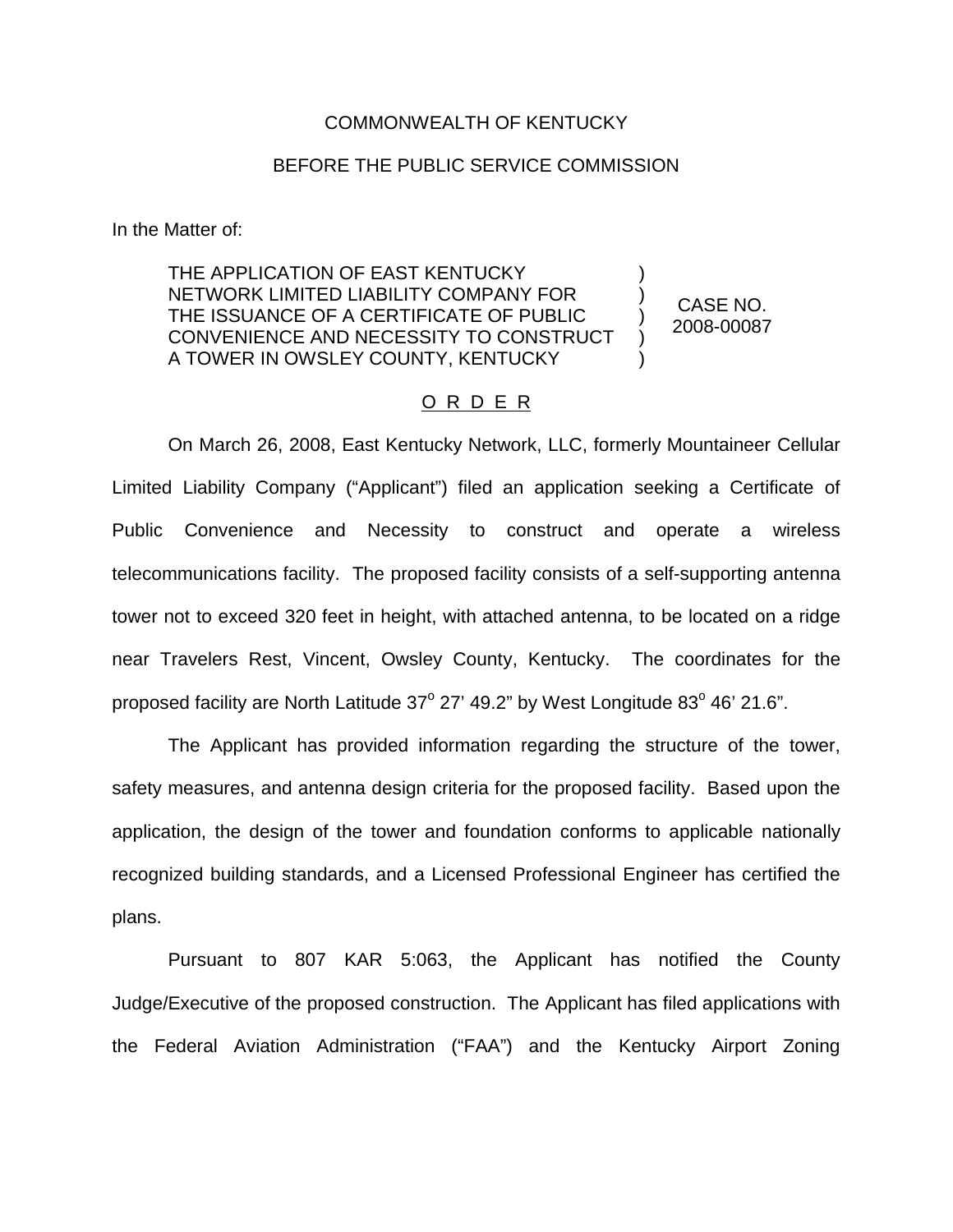Commission ("KAZC") seeking approval for the construction and operation of the proposed facility. Both decisions are pending.

The Applicant has filed evidence of the appropriate notices provided pursuant to 807 KAR 5:063. The notices solicited comments and informed the recipients of their right to request intervention. To date, no public comments have been filed with the Commission.

The Commission, having considered the evidence of record and being otherwise sufficiently advised, finds the Applicant has demonstrated a facility is necessary to provide adequate utility service and that, therefore, a Certificate of Public Convenience and Necessity to construct the proposed facility should be granted.

Pursuant to KRS 278.280, the Commission is required to determine proper practices to be observed when it finds, upon complaint or on its own motion, the facilities of any utility subject to its jurisdiction are unreasonable, unsafe, improper, or insufficient. To assist the Commission in its efforts to comply with this mandate, the Applicant should notify the Commission if it does not use this antenna tower to provide service in the manner set out in its application and this Order. Upon receipt of such notice, the Commission may, on its own motion, institute proceedings to consider the proper practices, including removal of the unused antenna tower, which should be observed by the Applicant.

IT IS THEREFORE ORDERED that:

1. The Applicant is granted a Certificate of Public Convenience and Necessity to construct a wireless telecommunications facility. The proposed facility consists of a self-supporting antenna tower not to exceed 320 feet in height, with